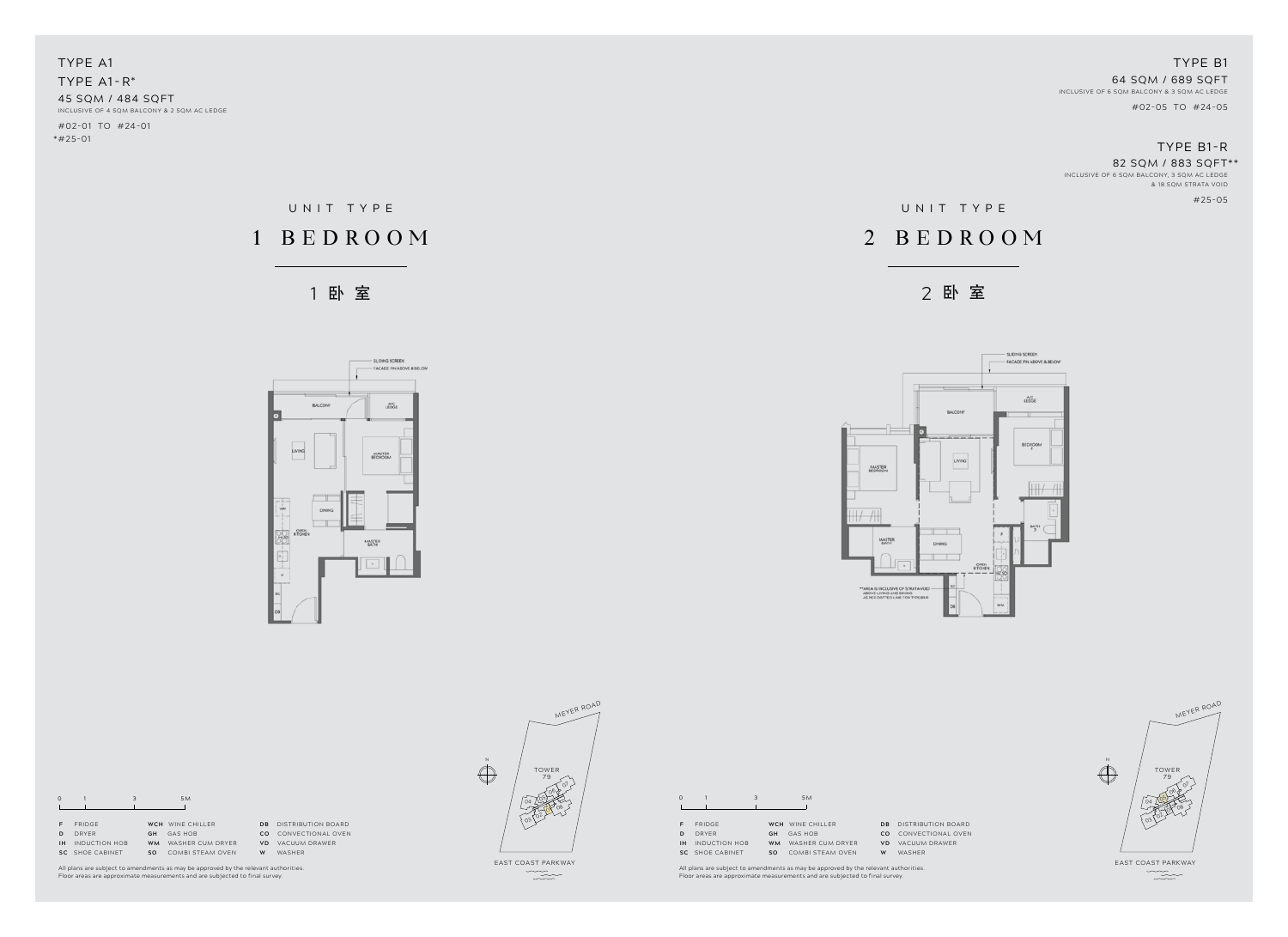





### TYPE c1 103 SQM / 1109 SQFT INCLUSIVE OF 12 SQM BALCONY & 6 SQM AC LEDGE

#02-06 to #24-06

## TYPE C1-r

126 SQM / 1356 SQFT\*\*

INCLUSIVE OF 12 SQM BALCONY, 6 SQM AC LEDGE & 23 SQM STRATA VOID

#25-06

## TYPE C2 103 SQM / 1109 SQFT

 INCLUSIVE OF 12 SQM BALCONY & 6 SQM AC LEDGE #02-02 to #24-02

## TYPE C2-r

### 129 SQM / 1389 SQFT\*\*

INCLUSIVE OF 12 SQM BALCONY, 6 SQM AC LEDGE & 26 SQM STRATA VOID

#25-02

east coast parkway  $\begin{picture}(120,15) \put(0,0){\vector(1,0){10}} \put(15,0){\vector(1,0){10}} \put(15,0){\vector(1,0){10}} \put(15,0){\vector(1,0){10}} \put(15,0){\vector(1,0){10}} \put(15,0){\vector(1,0){10}} \put(15,0){\vector(1,0){10}} \put(15,0){\vector(1,0){10}} \put(15,0){\vector(1,0){10}} \put(15,0){\vector(1,0){10}} \put(15,0){\vector(1,0){10}} \put(15,0){\vector($ 

|     | CO CONVECTIONAL C |
|-----|-------------------|
| R   | VD VACUUM DRAWER  |
| . . |                   |

**W** WASHER

All plans are subject to amendments as may be approved by the relevant authorities. Floor areas are approximate measurements and are subjected to final survey.

|   | <b>FRIDGE</b>           |           | WCH WINF CHILLER |
|---|-------------------------|-----------|------------------|
| D | DRYFR                   | GH.       | GAS HOB          |
|   | <b>IH</b> INDUCTION HOB | <b>WM</b> | WASHER CUM DRYER |
|   | SC SHOF CABINET         | SO.       | COMBI STEAM OVEN |
|   |                         |           |                  |

0 1 3 5M



**DB** DISTRIBUTION BOARD **CO** CONVECTIONAL OVEN **VD** VACUUM DRAWER

**W** WASHER

All plans are subject to amendments as may be approved by the relevant authorities. Floor areas are approximate measurements and are subjected to final survey.

## UNIT TYPE

## 3 BEDR OOM



## 3 BEDR OOM



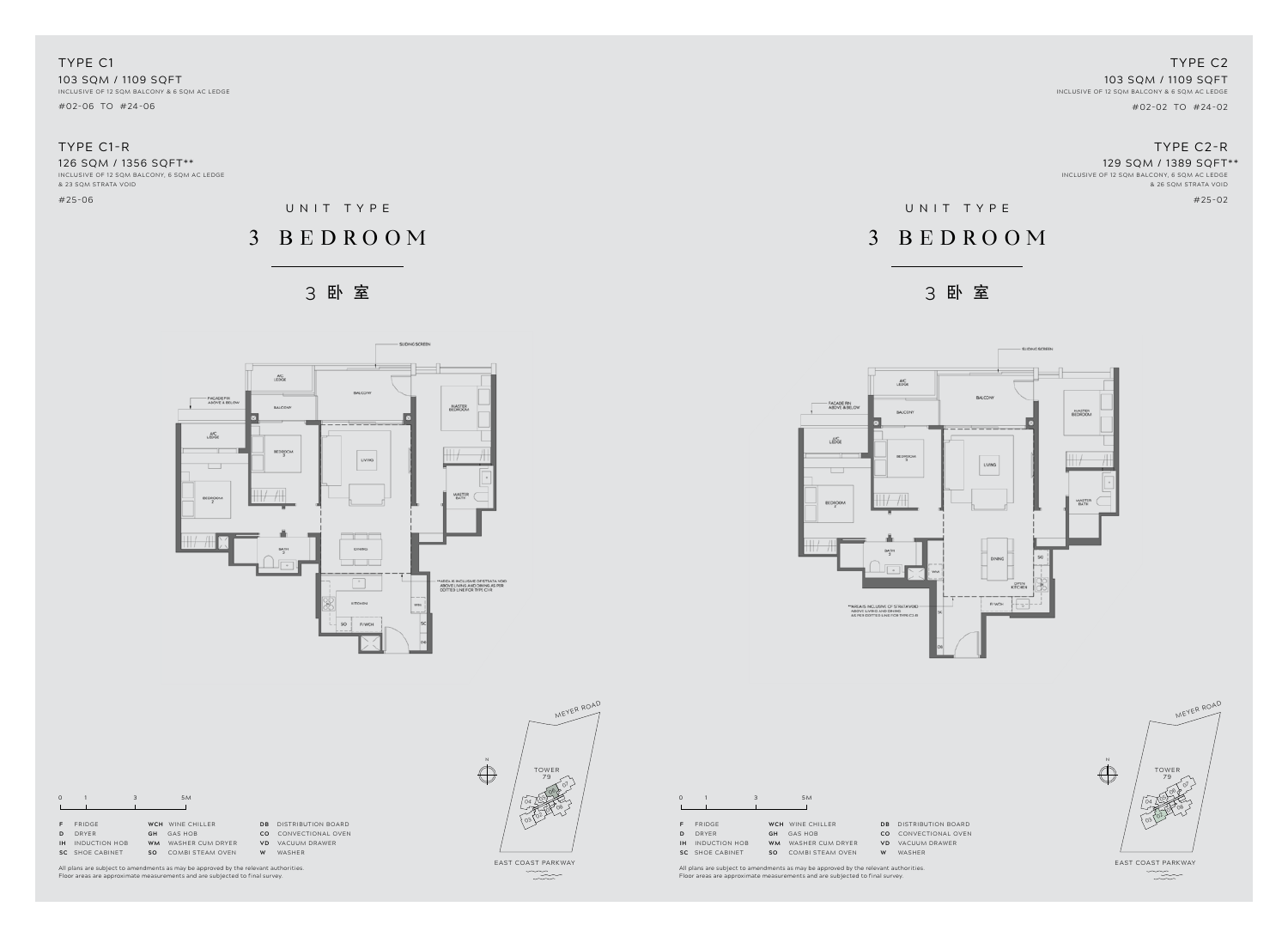



TYPE c3 (PL) 130 SQM / 1399 SQFT INCLUSIVE OF 15 SQM BALCONY & 7 SQM AC LEDGE

#02-04 to #24-04

## TYPE C3-r (PL)

160 SQM / 1722 SQFT\*\* INCLUSIVE OF 15 SQM BALCONY, 7 SQM AC LEDGE & 30 SQM STRATA VOID

#25-04

TYPE c4 (PL) 139 SQM / 1496 SQFT INCLUSIVE OF 10 SQM BALCONY & 8 SQM AC LEDGE #02-03 to #24-03

## TYPE C4-r (PL)

### 170 SQM / 1830 SQFT\*\*

INCLUSIVE OF 10 SQM BALCONY, 8 SQM AC LEDGE & 31 SQM STRATA VOID #25-03

east coast parkway  $\begin{picture}(120,15) \put(0,0){\vector(1,0){10}} \put(15,0){\vector(1,0){10}} \put(15,0){\vector(1,0){10}} \put(15,0){\vector(1,0){10}} \put(15,0){\vector(1,0){10}} \put(15,0){\vector(1,0){10}} \put(15,0){\vector(1,0){10}} \put(15,0){\vector(1,0){10}} \put(15,0){\vector(1,0){10}} \put(15,0){\vector(1,0){10}} \put(15,0){\vector(1,0){10}} \put(15,0){\vector($ 

All plans are subject to amendments as may be approved by the relevant authorities. Floor areas are approximate measurements and are subjected to final survey.

| $\Omega$ |               | 3         | 5M               |                |                    |
|----------|---------------|-----------|------------------|----------------|--------------------|
|          |               |           |                  |                |                    |
| F.       | <b>FRIDGE</b> |           | WCH WINF CHILLER | D <sub>R</sub> | DISTRIBUTION BOARD |
| D        | DRYFR         | GH        | <b>GAS HOB</b>   | CO             | CONVECTIONAL OVEN  |
| ١н       | INDUCTION HOB | <b>WM</b> | WASHER CUM DRYER | vn             | VACUUM DRAWER      |
| SC.      | SHOF CABINET  | so        | COMBI STEAM OVEN | w              | WASHFR             |

All plans are subject to amendments as may be approved by the relevant authorities. Floor areas are approximate measurements and are subjected to final survey.

| $\Omega$ |                        | 3 |           | 5M                      |                |                |
|----------|------------------------|---|-----------|-------------------------|----------------|----------------|
| F        | <b>FRIDGE</b>          |   |           | WCH WINE CHILLER        | D <sub>B</sub> | <b>DISTRIE</b> |
| D        | DRYFR                  |   | GH        | <b>GAS HOB</b>          | CO             | CONVE          |
| ıн       | <b>INDUCTION HOB</b>   |   | <b>WM</b> | WASHER CUM DRYER        | <b>VD</b>      | VACUU          |
|          | <b>SC</b> SHOE CABINET |   | <b>SO</b> | <b>COMBI STEAM OVEN</b> | w              | WASHF          |

LIONG SCREEN

UNIT TYPE

## 3 BEDR OOM PRE M I U M